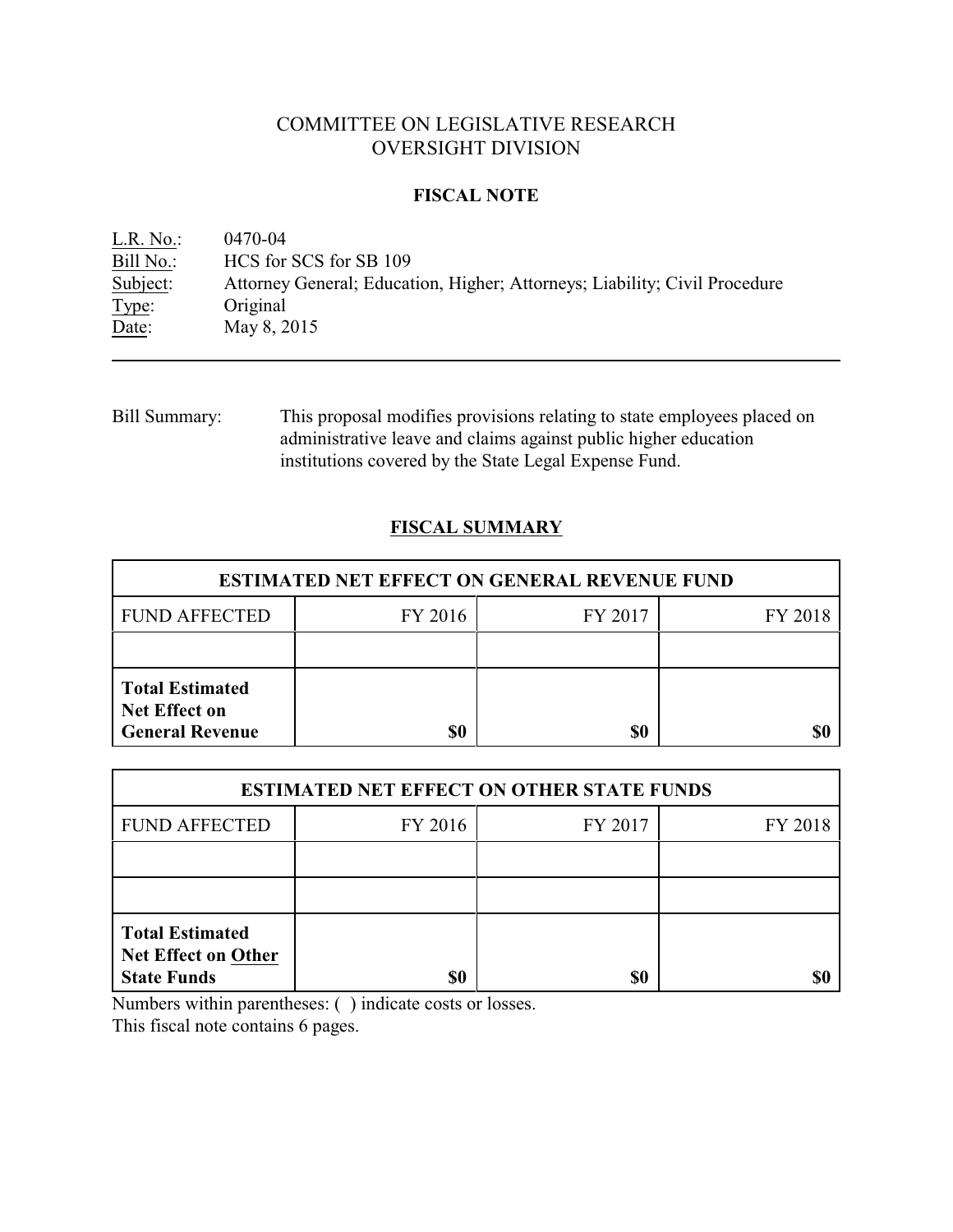L.R. No. 0470-04 Bill No. HCS for SCS for SB 109 Page 2 of 6 May 8, 2015

| <b>ESTIMATED NET EFFECT ON FEDERAL FUNDS</b>                        |         |         |         |  |
|---------------------------------------------------------------------|---------|---------|---------|--|
| <b>FUND AFFECTED</b>                                                | FY 2016 | FY 2017 | FY 2018 |  |
|                                                                     |         |         |         |  |
|                                                                     |         |         |         |  |
| <b>Total Estimated</b><br>Net Effect on All<br><b>Federal Funds</b> | \$0     | \$0     |         |  |

| <b>ESTIMATED NET EFFECT ON FULL TIME EQUIVALENT (FTE)</b>    |         |         |         |  |
|--------------------------------------------------------------|---------|---------|---------|--|
| <b>FUND AFFECTED</b>                                         | FY 2016 | FY 2017 | FY 2018 |  |
|                                                              |         |         |         |  |
|                                                              |         |         |         |  |
| <b>Total Estimated</b><br><b>Net Effect on</b><br><b>FTE</b> |         |         |         |  |

 $\Box$  Estimated Net Effect (expenditures or reduced revenues) expected to exceed \$100,000 in any of the three fiscal years after implementation of the act.

| <b>ESTIMATED NET EFFECT ON LOCAL FUNDS</b> |         |         |         |
|--------------------------------------------|---------|---------|---------|
| <b>FUND AFFECTED</b>                       | FY 2016 | FY 2017 | FY 2018 |
| <b>Local Government</b>                    | \$0     | \$0     | \$0     |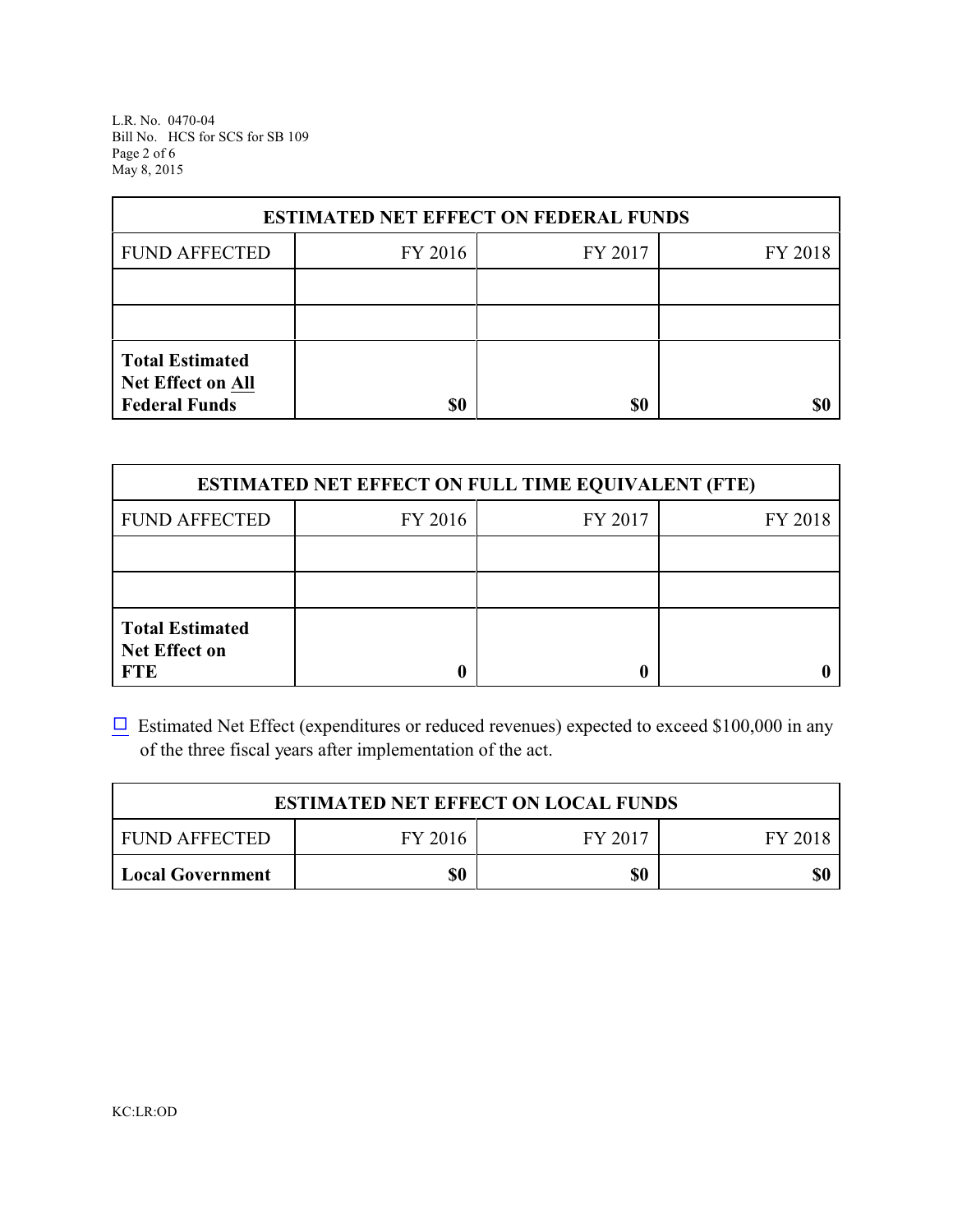L.R. No. 0470-04 Bill No. HCS for SCS for SB 109 Page 3 of 6 May 8, 2015

## **FISCAL ANALYSIS**

## ASSUMPTION

The officials from the **Attorney General's Office** assume any potential cost arising from this proposal can be absorbed with existing resources.

#### *Section 105.264 - Administrative Leave;*

In response to a similar proposal from this year, HB 519, officials from the **Office of Administration** - **Division of Personnel (OA)** assumed cost associated with revising the leave rules could be absorbed with existing resources. OA assumes instances in which administrative leave is granted remains fairly minimal, cost to conduct hearings could be absorbed; however, if there is an increase in misconduct or other situations in which granting administrative leave is necessary, additional appropriations for staff to conduct hearings could be necessary.

In response to a similar proposal from this year, HB 519, officials from the **Office of Administration** - **Division of Accounting (OA)** stated during calendar year 2014, there were 155 employees that were paid for more than 15 days of administrative leave. However, we are unable to determine at this time whether those days were consecutive and whether the use of administrative leave was "due to misconduct or investigation of misconduct" as provided in the bill. Administrative leave may be used for many purposes other than investigation of misconduct.

OA officials assumed that the state could not involuntarily place an employee on leave without pay during an investigation into misconduct, as that would amount to a suspension without cause. Accordingly, OA officials must assume that no cost savings would be realized by the proposal.

The proposal could result in the use of additional annual leave by an employee under investigation for misconduct. If that employee then left state employment with a reduced annual leave balance, a cost savings could theoretically be realized. OA officials are unable to calculate the amount of any such savings at this time.

In response to a similar proposal from this year, HB 519, officials from the **Department of Social Services (DSS)** assumed this proposal amends Chapter 105 RSMo. by adding a new section 105.264 RSMo. to require all state agencies to hold an administrative hearing for any employee they place on administrative leave within thirty days of putting him/her into such status to determine if s/he engaged in misconduct. Further, state agencies are also required to advise employees placed on administrative leave in writing of the reason or reasons for doing so within three days of doing so. The proposed section 105.264.1 RSMo. defines" administrative leave" as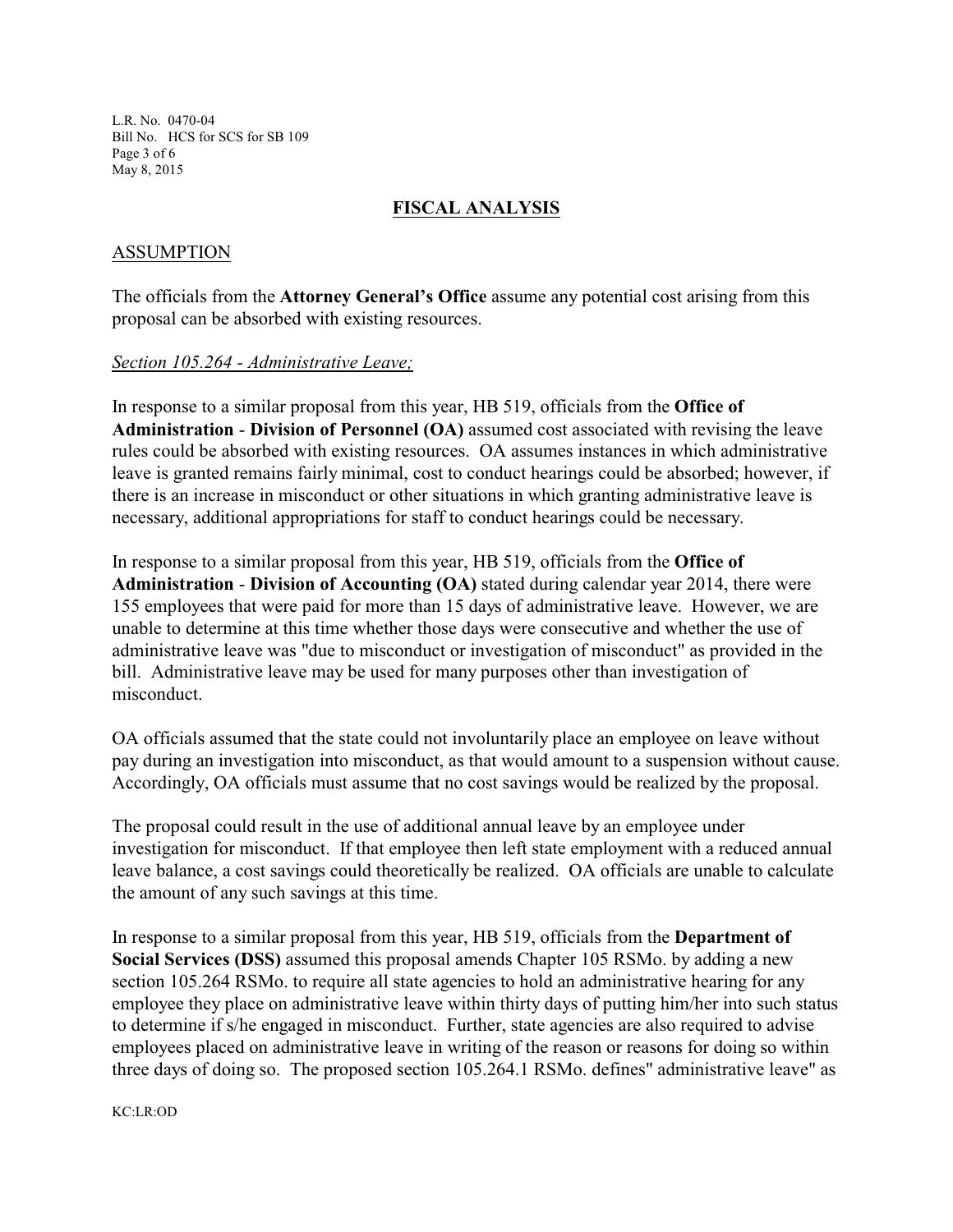L.R. No. 0470-04 Bill No. HCS for SCS for SB 109 Page 4 of 6 May 8, 2015

#### ASSUMPTION (continued)

time off without charge to any annual or sick leave or loss of pay due to misconduct or investigation of misconduct of an employee. Therefore, the bill would seemingly not impact the use of administrative leave without pay.

DSS anticipates that this proposal would require the addition of at least one Investigator III FTE dedicated exclusively to the investigation of employee misconduct cases in order to even have a chance of meeting the time standards imposed by the bill at section 105.264.2 and 3 RSMo.

Officials from the **Department of Corrections (DOC)** assume this proposal requires administrative hearings be held within thirty days of the date an employee was place on leave. The Department would be required to hire two additional Human Resource Officer II to decrease the current time frame on investigations and hearings.

**Oversight** assumes the DSS and the DOC is provided with core funding to handle a certain amount of activity each year. Oversight assumes the DSS and the DOC could absorb the costs related to this proposal. If multiple bills pass which require additional staffing and duties at substantial costs, the DSS and the DOC could request funding through the appropriation process.

Oversight also assumes there will be no cost savings as a result this proposal.

#### *Section 105.716.1 - Settlement offer to certain public institutions;*

Officials from the **Office of Administration** - **General Services Division (OA)** assume this proposal would result in an unknown saving. Under current law institutions have the incentive to settle claims that are paid by the legal expense fund to avoid legal defense costs that are born by the institution.

The amount of the potential savings resulting from this legislation cannot be reasonably estimated as there is no readily available information that could assist in forming a rational basis for estimating savings.

In response to a previous version, officials from the **Department of Higher Education**, the **State Technical College of Missouri**, **Lincoln University**, **Missouri State University** and the **University of Central Missouri** each assumed the proposal will have no fiscal impact on their respective organizations.

**Oversight** assumes the Attorney General's Office would maintain a reasonable position regarding claim settlements therefore resulting in no fiscal impact to the State or colleges and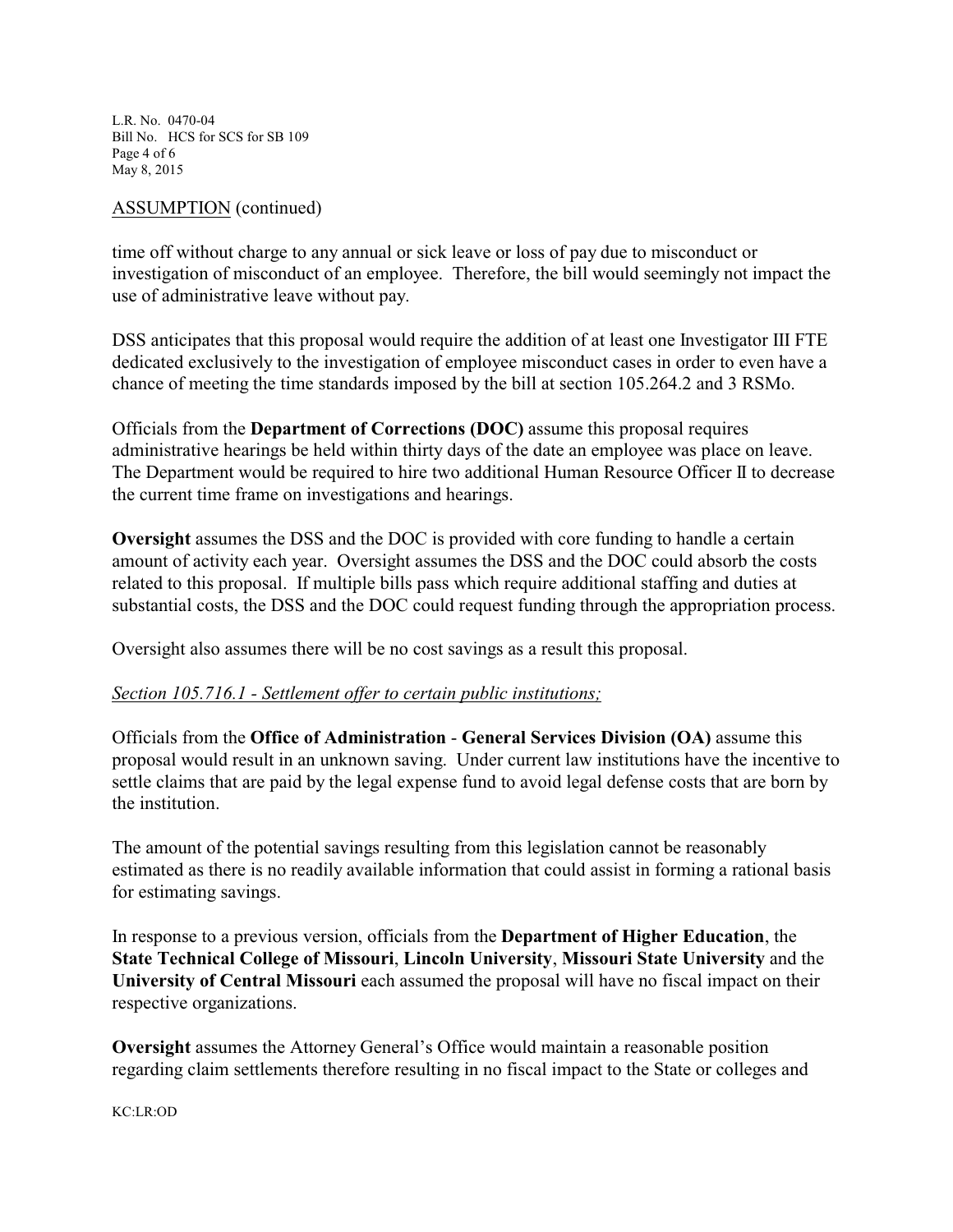L.R. No. 0470-04 Bill No. HCS for SCS for SB 109 Page 5 of 6 May 8, 2015

ASSUMPTION (continued)

universities.

| FISCAL IMPACT - State Government | FY 2016<br>$(10 \text{ Mo.})$ | FY 2017    | FY 2018                       |
|----------------------------------|-------------------------------|------------|-------------------------------|
|                                  | $\underline{\underline{\$0}}$ | <u>\$0</u> | $\underline{\underline{\$0}}$ |
| FISCAL IMPACT - Local Government | FY 2016                       | FY 2017    | FY 2018                       |
|                                  | $(10 \text{ Mo.})$            |            |                               |
|                                  | <u>\$0</u>                    | <u>\$0</u> | $\underline{\underline{\$0}}$ |

## FISCAL IMPACT - Small Business

No direct fiscal impact to small businesses would be expected as a result of this proposal.

#### FISCAL DESCRIPTION

The proposed legislation appears to have no direct fiscal impact.

This legislation is not federally mandated, would not duplicate any other program and would not require additional capital improvements or rental space.